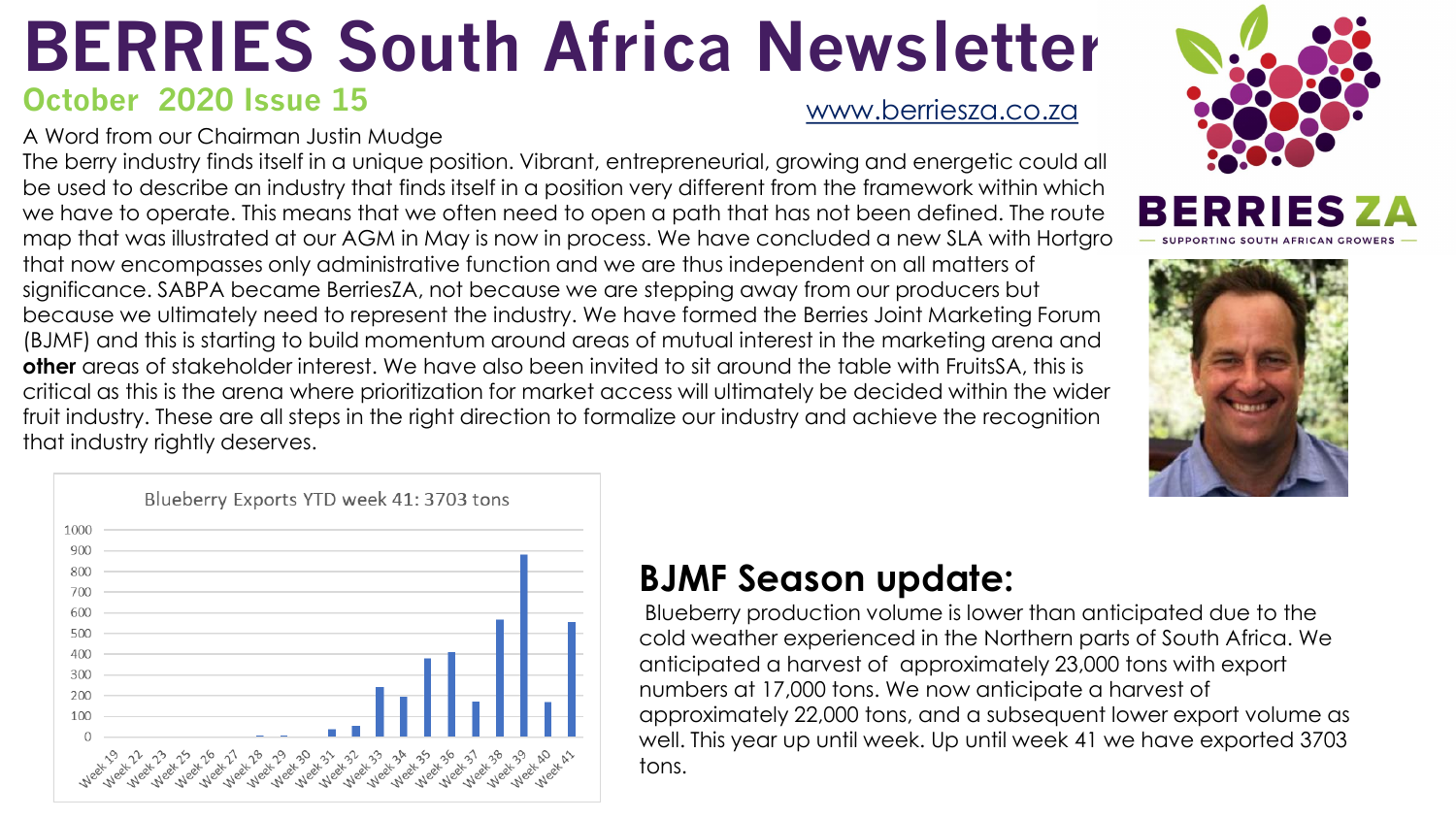*LEVIES UPDATE:* During the virtual AGM in May a decision was made to increase levies on all blueberries Class 1 from 10c/kg to 30c/kg. Raspberries and Blackberries remain unchanged at 10c/kg. Levies are applicable on all Class 1 fruit- whether its export or local!

### *WHERE DOES YOUR LEVY CONTRIBUTION GO? Berries ZA is committed to the following pillars of development:*

- *Transformation*
- *Communication*
- *Information*
- *Research*
- 



# $\bullet$   $\bullet$   $\bullet$

### ATTENTION ALL GROWERS!

Have you register on AGRIHUB? If not yet, then PLEASE do so asap. Why? Because Agrihub is the official platform of our industry. Without your information in the database we will not be able to have an accurate indication of the scope of our industry. Want awesome reports on a weekly basis? Then please make sure you as a grower is 1) registered with Berries ZA, registered on Agrihub, and attend our Berry Joint Marketing Forum to stay updated! Please contact Elzette Schutte for more information on how to register on Agrihub.

## • *Market Access* Cape Town Port Information

- Acquire and commission additional cranes: 4 new cranes are already operational
- Use BELCON as an inland terminal from November 2020. Benefits will be:
	- o Reducing delays due to wind
	- o Use rail to transport containers to the vessels
- Increase the number of plug points at FPT
- Manage water surging. New tender to supply the hydraulic system will be published in October 2020.

Future plans

- Increase capacity from 800 000 TEU's to 1 m TEU's per annum
- Build new staging area for trucks
- Adapt infrastructure in order to accommodate bigger vessels



SUPPORTING SOUTH AFRICAN GROWERS